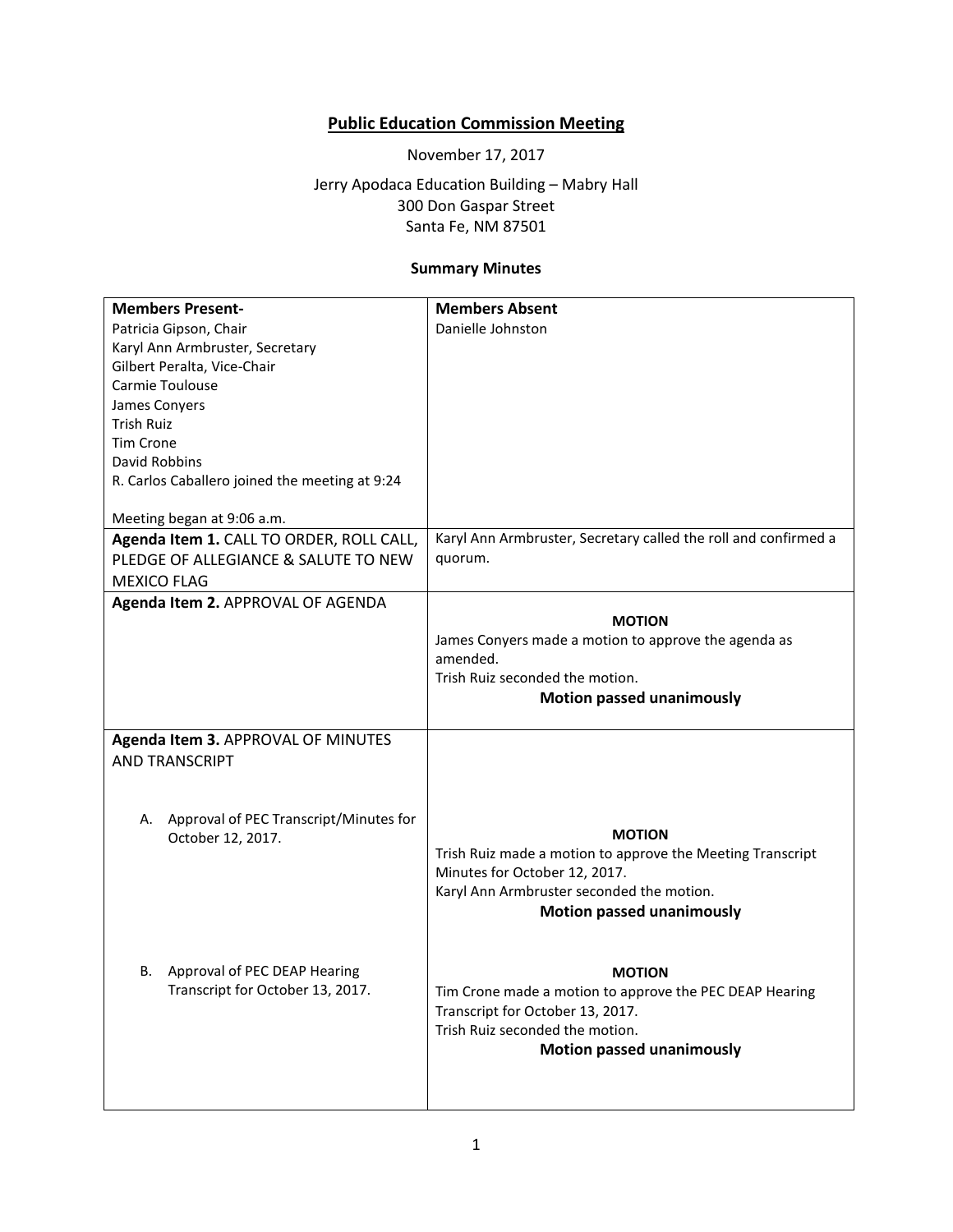| C.<br>Approval of PEC DEAP Hearing<br>Transcript for October 24, 2017.                                                                                                                                                                 | <b>MOTION</b><br>David Robbins made a motion to approve the PEC DEAP Hearing<br>Transcript for October 24, 2017.<br>James Conyers seconded the motion.<br><b>Motion passed unanimously</b>                                                                                  |
|----------------------------------------------------------------------------------------------------------------------------------------------------------------------------------------------------------------------------------------|-----------------------------------------------------------------------------------------------------------------------------------------------------------------------------------------------------------------------------------------------------------------------------|
| D. Approval of PEC Summary Minutes for<br>October 12, 2017.                                                                                                                                                                            | <b>MOTION</b><br>David Robbins made a motion to approve the Meeting Summary<br>Minutes for October 12, 2017.<br>Carmie Toulouse seconded the motion.<br><b>Motion passed unanimously</b>                                                                                    |
| Agenda Item 4. PUBLIC COMMENT                                                                                                                                                                                                          | No public comments were made.                                                                                                                                                                                                                                               |
| Agenda Item 5. DISCUSSION AND POSSIBLE<br><b>ACTION ON CHARTER SCHOOL</b><br><b>AMENDMENTS</b>                                                                                                                                         |                                                                                                                                                                                                                                                                             |
| A. Dream Diné Charter School<br><b>Change to Material Terms-</b><br>İ.<br><b>Educational Program</b>                                                                                                                                   | Removed from Agenda                                                                                                                                                                                                                                                         |
| B. Health Leadership High School<br>Change to Performance<br>i.<br>Framework-Mission-<br>Specific Indicator                                                                                                                            | Withdrawn by School from Consideration                                                                                                                                                                                                                                      |
| C. J. Paul Taylor Academy<br><b>Change to Material Terms-</b><br>İ.<br><b>Operational Structure</b><br>(Length of School Day and<br>Length of School Year)<br>ii.<br>Change to Performance<br>Framework-Mission-<br>Specific Indicator | Removed from Agenda                                                                                                                                                                                                                                                         |
| D. Mission Achievement and Success<br><b>Charter School</b><br>Add a Second School Site<br>i.                                                                                                                                          | <b>MOTION</b><br>Karyl Ann Armbruster made the following motion:<br>I'd like to move the request of Mission Achievement and Success<br>Charter School to operate a second school site to serve Grades K<br>through 12, where it will replicate its current program, because |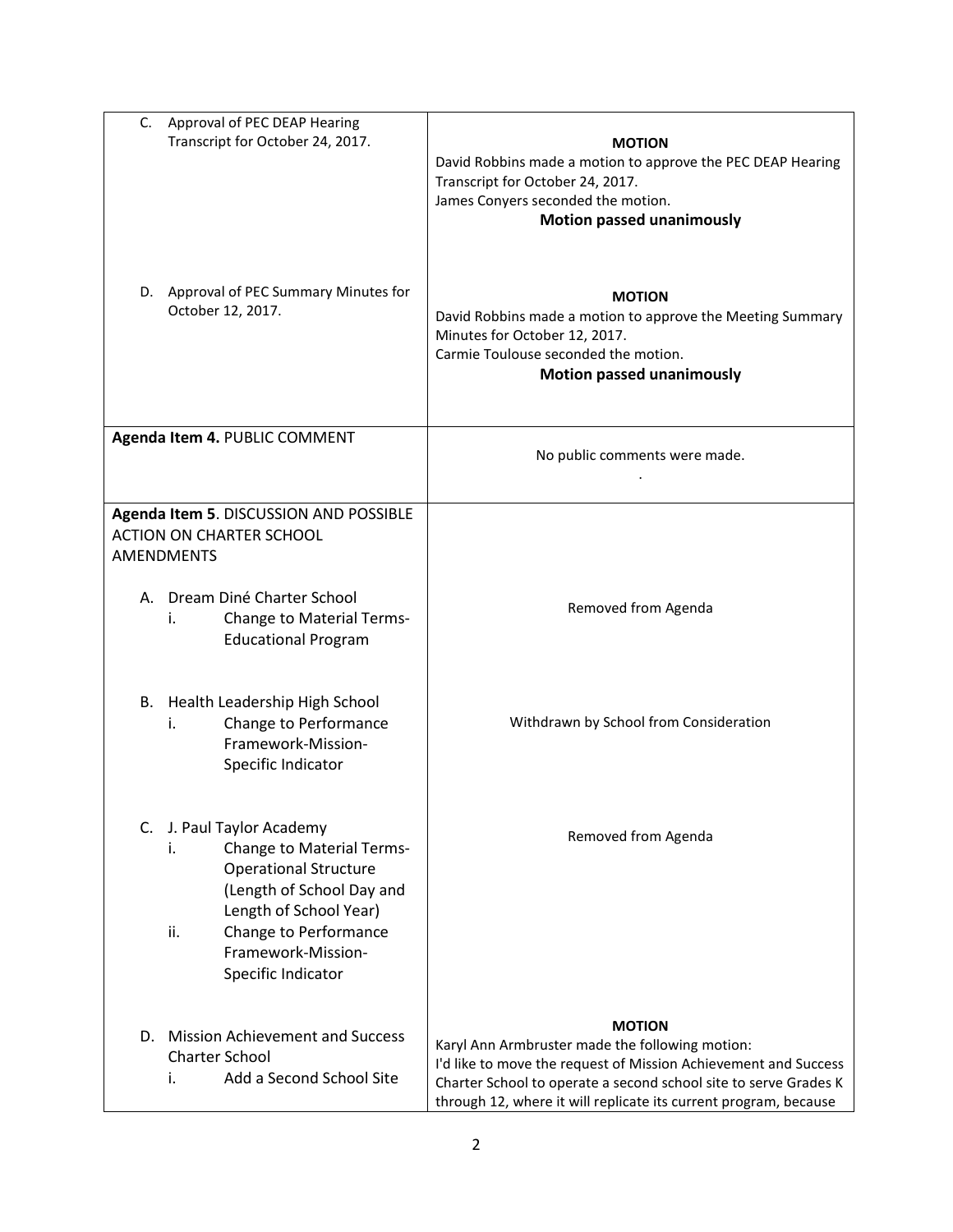|                |           |                                                     | the school has demonstrated the success of its academic<br>program through the A-through-F letter grading system,<br>community demand and satisfaction, acceptable financial and<br>organizational performance, and a well-developed and rigorous<br>plan to support the success of this expansion.<br>Tim Crone seconded the motion. |
|----------------|-----------|-----------------------------------------------------|---------------------------------------------------------------------------------------------------------------------------------------------------------------------------------------------------------------------------------------------------------------------------------------------------------------------------------------|
|                |           |                                                     | Motion passed by a majority vote<br>(5-3; 1 Carmie Toulouse abstained; Gipson, Peralta, and                                                                                                                                                                                                                                           |
|                |           |                                                     | Ruiz voted no)                                                                                                                                                                                                                                                                                                                        |
|                |           | Agenda Item 6. REPORT FROM OPTIONS                  |                                                                                                                                                                                                                                                                                                                                       |
|                |           | FOR PARENTS & THE CHARTER SCHOOL                    |                                                                                                                                                                                                                                                                                                                                       |
|                |           | DIVISION-DISCUSSION AND POSSIBLE                    |                                                                                                                                                                                                                                                                                                                                       |
| <b>ACTIONS</b> |           |                                                     |                                                                                                                                                                                                                                                                                                                                       |
|                |           | A. Charter School Division Update                   |                                                                                                                                                                                                                                                                                                                                       |
| В.             |           | Report on Governance Changes                        | Recorded comments are available in full transcript.                                                                                                                                                                                                                                                                                   |
|                | i.        | Cariños de Los Niños Charter                        |                                                                                                                                                                                                                                                                                                                                       |
|                |           | School                                              |                                                                                                                                                                                                                                                                                                                                       |
|                | ii.       | <b>Coral Community Charter</b>                      |                                                                                                                                                                                                                                                                                                                                       |
|                |           | School                                              |                                                                                                                                                                                                                                                                                                                                       |
|                | iii.      | Dzit Dit'Looi School of                             |                                                                                                                                                                                                                                                                                                                                       |
|                |           | <b>Empowerment Action and</b>                       |                                                                                                                                                                                                                                                                                                                                       |
|                | iv.       | Perseverance (DEAP)<br>Gilbert L. Sena Charter High |                                                                                                                                                                                                                                                                                                                                       |
|                |           | School                                              |                                                                                                                                                                                                                                                                                                                                       |
|                | ν.        | La Promesa Early Learning                           |                                                                                                                                                                                                                                                                                                                                       |
|                |           | Center                                              |                                                                                                                                                                                                                                                                                                                                       |
|                | vi.       | <b>New Mexico Connections</b>                       |                                                                                                                                                                                                                                                                                                                                       |
|                |           | Academy                                             |                                                                                                                                                                                                                                                                                                                                       |
|                | vii.      | North Valley Academy                                |                                                                                                                                                                                                                                                                                                                                       |
|                | viii.     | Red River Valley Charter                            |                                                                                                                                                                                                                                                                                                                                       |
|                |           | School                                              |                                                                                                                                                                                                                                                                                                                                       |
|                | ix.       | Southwest Aeronautics,                              |                                                                                                                                                                                                                                                                                                                                       |
|                |           | Mathematics, and Sciences                           |                                                                                                                                                                                                                                                                                                                                       |
|                | х.        | Academy<br><b>Student Athlete Headquarters</b>      |                                                                                                                                                                                                                                                                                                                                       |
|                |           | Academy                                             |                                                                                                                                                                                                                                                                                                                                       |
|                | xi.       | <b>Taos International School</b>                    |                                                                                                                                                                                                                                                                                                                                       |
|                | xii.      | <b>Turquoise Trail Community</b>                    |                                                                                                                                                                                                                                                                                                                                       |
|                |           | Charter School                                      |                                                                                                                                                                                                                                                                                                                                       |
|                |           | Agenda Item 7. DISCUSSION AND POSSIBLE              |                                                                                                                                                                                                                                                                                                                                       |
|                |           | <b>ACTION ON SCHOOLS REQUIRED TO</b>                |                                                                                                                                                                                                                                                                                                                                       |
|                |           | PROVIDE MONTHLY FINANCIAL REPORTING                 |                                                                                                                                                                                                                                                                                                                                       |
|                |           |                                                     |                                                                                                                                                                                                                                                                                                                                       |
|                |           | A. Sandoval Academy of Bilingual                    | <b>MOTION</b>                                                                                                                                                                                                                                                                                                                         |
|                | Education |                                                     | Gilbert Peralta made the following motion:                                                                                                                                                                                                                                                                                            |
|                |           |                                                     | I move the Public Education Commission require the Sandoval                                                                                                                                                                                                                                                                           |
|                |           |                                                     | Academy of Bilingual Education to take action to remedy the                                                                                                                                                                                                                                                                           |
|                |           |                                                     | financial problems identified by the PED School Budget and                                                                                                                                                                                                                                                                            |
|                |           |                                                     | Finance Analysis Bureau; specifically, the school must one,                                                                                                                                                                                                                                                                           |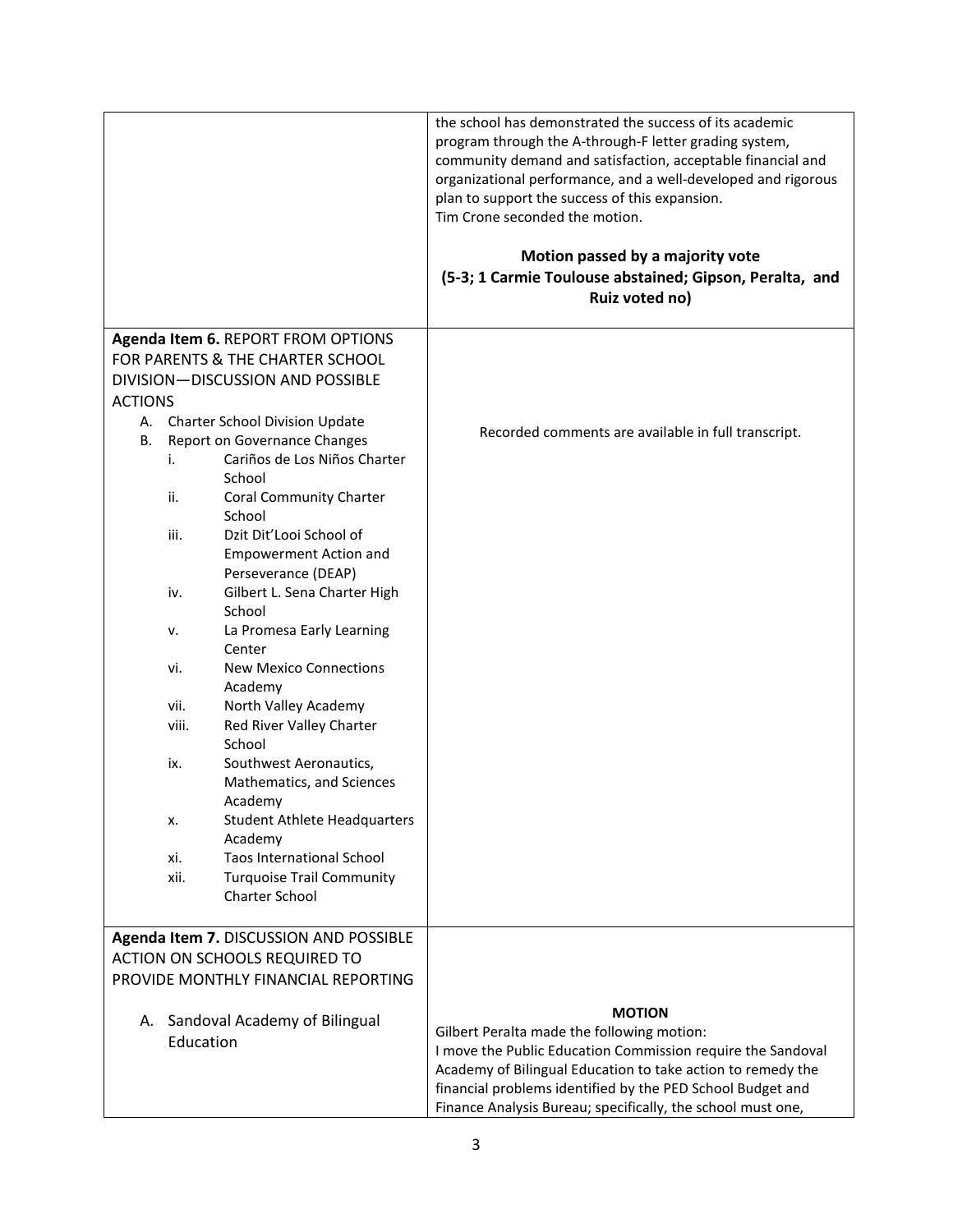|                                           | create a plan to improve the governing body's ability to monitor<br>and oversee the school's monthly fiscal reports, which should<br>include specific training on public school finances, financial<br>requirements, and financial reports, specific actions by the<br>finance committee and the old board and specific targets for<br>financial service;<br>Two, develop a plan to better estimate school enrollment using<br>best practices from other schools, which should include revising<br>the school's enrollment processes, communications, and<br>recruitment strategies;<br>And, finally, submit monthly reporting to the PEC, including<br>monthly reports on student enrollment, including updates on<br>the number of withdrawals and enrollments, actions taken to<br>improve financial management, budget adjustments required to<br>adjust for growth that has not materialized, or repayments for<br>prior-year repayments and updated year-end position forecasts.<br>Patricia Gipson seconded the motion.<br><b>Motion passed unanimously</b> |
|-------------------------------------------|--------------------------------------------------------------------------------------------------------------------------------------------------------------------------------------------------------------------------------------------------------------------------------------------------------------------------------------------------------------------------------------------------------------------------------------------------------------------------------------------------------------------------------------------------------------------------------------------------------------------------------------------------------------------------------------------------------------------------------------------------------------------------------------------------------------------------------------------------------------------------------------------------------------------------------------------------------------------------------------------------------------------------------------------------------------------|
| Roots and Wings Community<br>В.<br>School | <b>MOTION</b><br>Patricia Gipson made the following motion:<br>I move to require the Roots and Wings Community School to<br>take action to remedy the financial problems identified by the<br>PED School Budget and Finance Analysis Bureau. Specifically, the<br>school must create a plan to improve the governing body's<br>ability to monitor and oversee the school's monthly fiscal<br>reports, which should include specific training on public school<br>finances, financial requirements, and financial reports, specific<br>actions by the finance committee and the whole board, and<br>specific targets for financial reserves, and submit monthly<br>reporting to the PEC, including monthly reports on actions taken<br>to improve financial management, budget adjustments required<br>to adjust for decreased availability of funds, and updated year<br>and position forecasts.<br>Gilbert Peralta seconded the motion.<br><b>Motion passed unanimously</b>                                                                                       |
| Cariños de Los Niños Charter School<br>C. | <b>MOTION</b><br>R. Carlos Caballero made the following motion:<br>I will make the motion moving to require that Cariños De Los<br>Niños take action to remedy the financial problems identified by<br>PED's School Budget and Finance Analysis Bureau. Specifically,<br>the school must create a plan to improve the governing body's<br>ability to monitor and oversee the school's monthly fiscal<br>reporting, which should include specific training on public school<br>finances, financial requirements and financial reports, specific<br>actions by the financial committee and the whole board, and<br>specific targets for financial reserves; also, develop a plan to                                                                                                                                                                                                                                                                                                                                                                                  |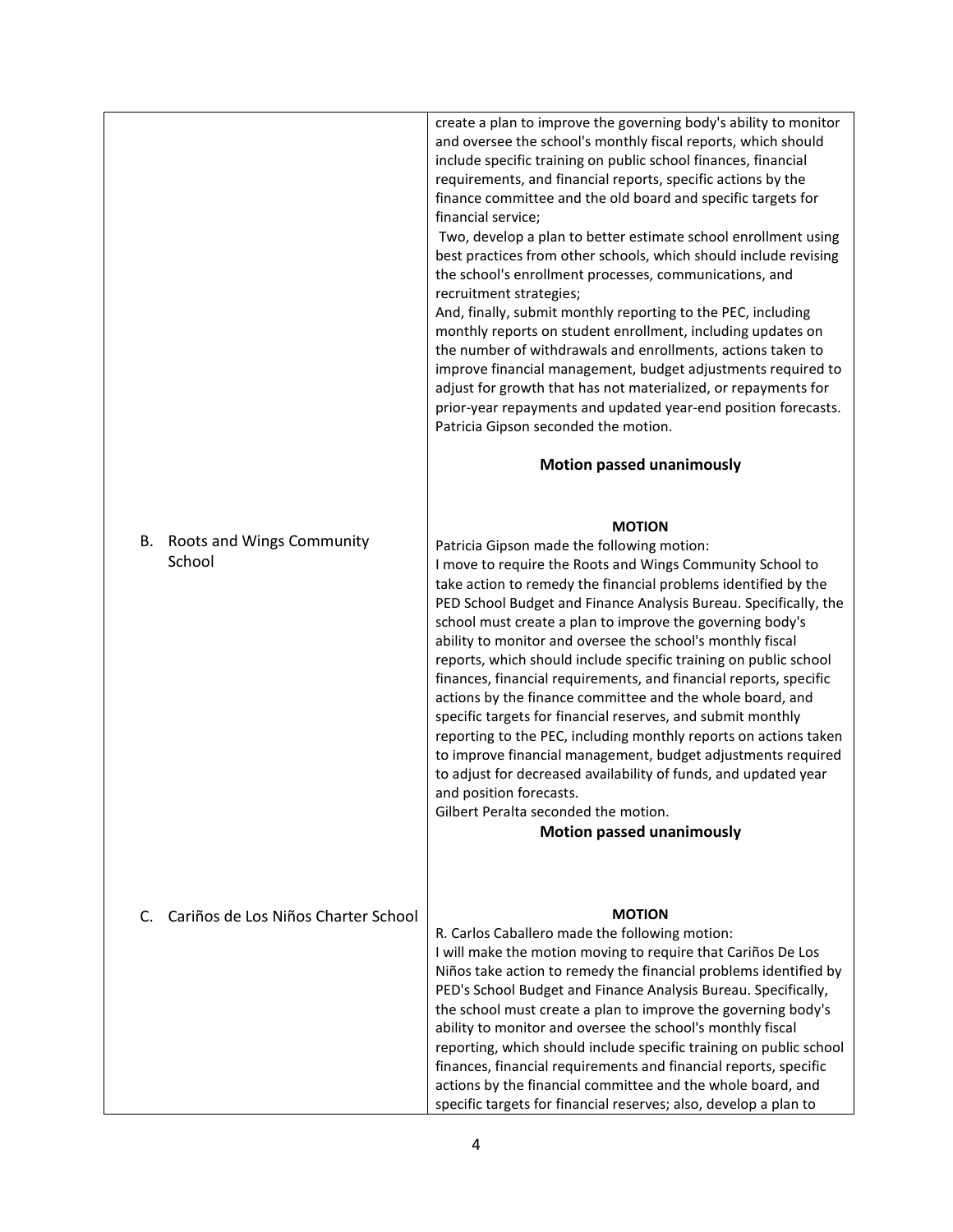|                                                                                                                                                          | better estimate school enrollment using best practices from<br>other schools, which should include visiting the schools'<br>enrollment processes, communications and recruitment<br>strategies, and submit monthly reporting to PEC, including<br>monthly reports on student enrollment, including updates on<br>the number of withdrawals, enrollments, action taken to<br>improving financial management, budget adjustments required<br>to adjust for growth that has not materialized, or repayments<br>for prior year repayments, and updated year-end position<br>forecasts.<br>Patricia Gipson seconded the motion.<br><b>Motion passed unanimously</b> |
|----------------------------------------------------------------------------------------------------------------------------------------------------------|----------------------------------------------------------------------------------------------------------------------------------------------------------------------------------------------------------------------------------------------------------------------------------------------------------------------------------------------------------------------------------------------------------------------------------------------------------------------------------------------------------------------------------------------------------------------------------------------------------------------------------------------------------------|
| Agenda Item 8. DISCUSSION AND POSSIBLE                                                                                                                   |                                                                                                                                                                                                                                                                                                                                                                                                                                                                                                                                                                                                                                                                |
| ACTION ON THE 2018 NOTICE OF INTENT<br>FOR NEW CHARTER SCHOOLS                                                                                           | <b>MOTION</b><br>Trish Ruiz made a motion to approve the 2018 Notice of Intent<br>to Submit a Charter Application.<br>David Robbins seconded the motion.<br><b>Motion passed unanimously</b>                                                                                                                                                                                                                                                                                                                                                                                                                                                                   |
| Agenda Item 9. DISCUSSION AND POSSIBLE<br>ACTION ON THE ROLL-OUT OF THE<br>PERFORMANCE FRAMEWORK                                                         | Recorded comments are available in full transcript.                                                                                                                                                                                                                                                                                                                                                                                                                                                                                                                                                                                                            |
| Agenda Item 10. DISCUSSION AND<br>POSSIBLE ACTION ON 2018 PEC MEETING<br><b>CALENDAR</b>                                                                 | Recorded comments are available in full transcript.                                                                                                                                                                                                                                                                                                                                                                                                                                                                                                                                                                                                            |
| Agenda Item 11. REPORT FROM THE CHAIR                                                                                                                    |                                                                                                                                                                                                                                                                                                                                                                                                                                                                                                                                                                                                                                                                |
| A. Update from New Mexico Charter<br>Coalition<br>B. Update from New Mexico School<br><b>Board Association</b>                                           | Recorded comments are available in full transcript.                                                                                                                                                                                                                                                                                                                                                                                                                                                                                                                                                                                                            |
| Agenda Item 12. PEC COMMENTS                                                                                                                             | Recorded comments are available in full transcript.                                                                                                                                                                                                                                                                                                                                                                                                                                                                                                                                                                                                            |
| Tim Crone left the meeting.                                                                                                                              |                                                                                                                                                                                                                                                                                                                                                                                                                                                                                                                                                                                                                                                                |
| Agenda Item 13. EXECUTIVE SESSION-<br>DISCUSSION OF PENDING LITIGATION IN<br>WHICH PEC IS A PARTICIPANT, PURSUANT<br>TO NMSA 1978, SECTION 10-15-1(H)(7) | <b>MOTION</b><br>Patricia Gipson made the following motion:<br>I make a motion to go into Executive Session.<br>Karyl Ann Armbruster seconded the motion.<br><b>Motion passed unanimously</b>                                                                                                                                                                                                                                                                                                                                                                                                                                                                  |